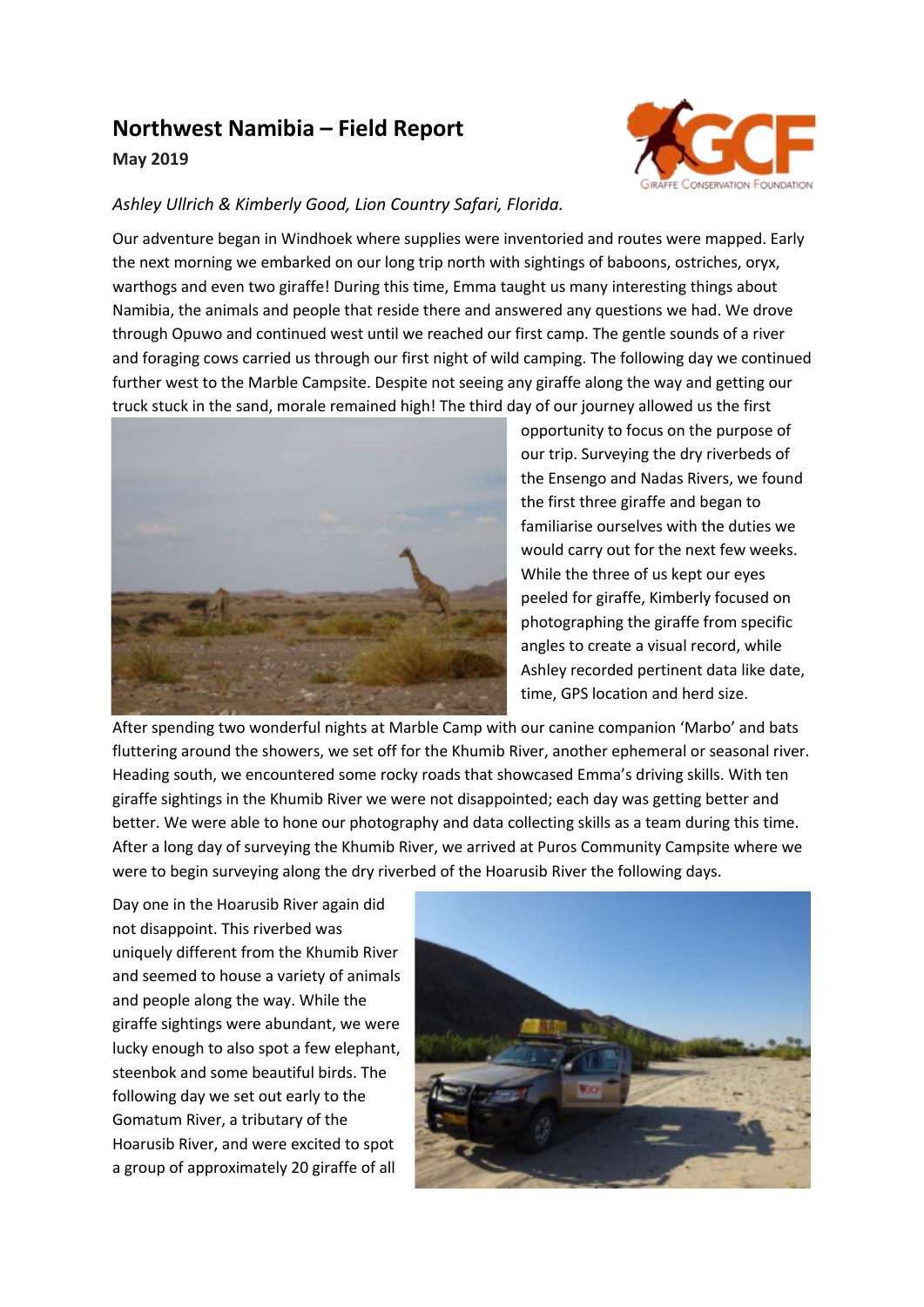ages first thing in the morning. This group put our skills to the test! In the afternoon we spent some time collecting giraffe DNA samples by remote dart – a new experience for us. However, evasive giraffe and high winds inhibited our success. The following morning, we packed up camp and set off on another new adventure.

With the ever-changing landscape, our drive to Okongwe provided some pristine views of Namibia's mountains during the day and stellar views of the stars and milky way galaxy at night. While scouring the Okongwe region for two days, we spotted over 20 giraffe, many Hartmann's mountain zebra herds and even a black rhino. Conditions were good for DNA collection, so we set our sights on a young female named "Ivy". We had to learn that collecting DNA samples is not always that easy as the dart did not



drop immediately, and we followed her for quite a while. We decided to stop for lunch and catch up with her again later on. Of course, she dropped the dart while we ate our lunch, but luck was on our side and we managed to find the dart with a sample in it! We were thrilled that our efforts did not go to waste. Camping at Okongwe, the evenings were chilly with classic desert sunsets and the sounds of jackals. Though it seemed impossible, our next destination still topped the exceptional beauty of the landscape.

Heading further south the following morning, we reach the dry riverbed of the Hoanib River where we set up camp behind a huge rocky hill that felt all our own. Once again, this river was entirely different than the ones that preceded it. With towering mountains along each side and enormous Ana trees along the way, it was a new and wonderful landscape Namibia had not yet offered to us. Spending three nights here allowed us to survey the Hoanib River all the way into the Skeleton Coast National Park, where we spotted at least 15 giraffe along the way. The riverbed continued to narrow the further west we travelled, cautiously turning each corner. Evidence of giraffe was found this far



east but none were seen. On the return trip, we spotted two notable giraffe, Windy and Coffee Girl – both of them part of GCF's Adopt-a-Giraffe programme. Windy is one of the oldest recorded giraffe in the survey area and Coffee Girl was attacked by lion a while back and is missing part of her tail. During our time camping by the Hoanib River, we also visited Natural Selection's stunning Hoanib Valley Camp where we learned more about Namibia's wildlife from local guides. It was inspiring to hear